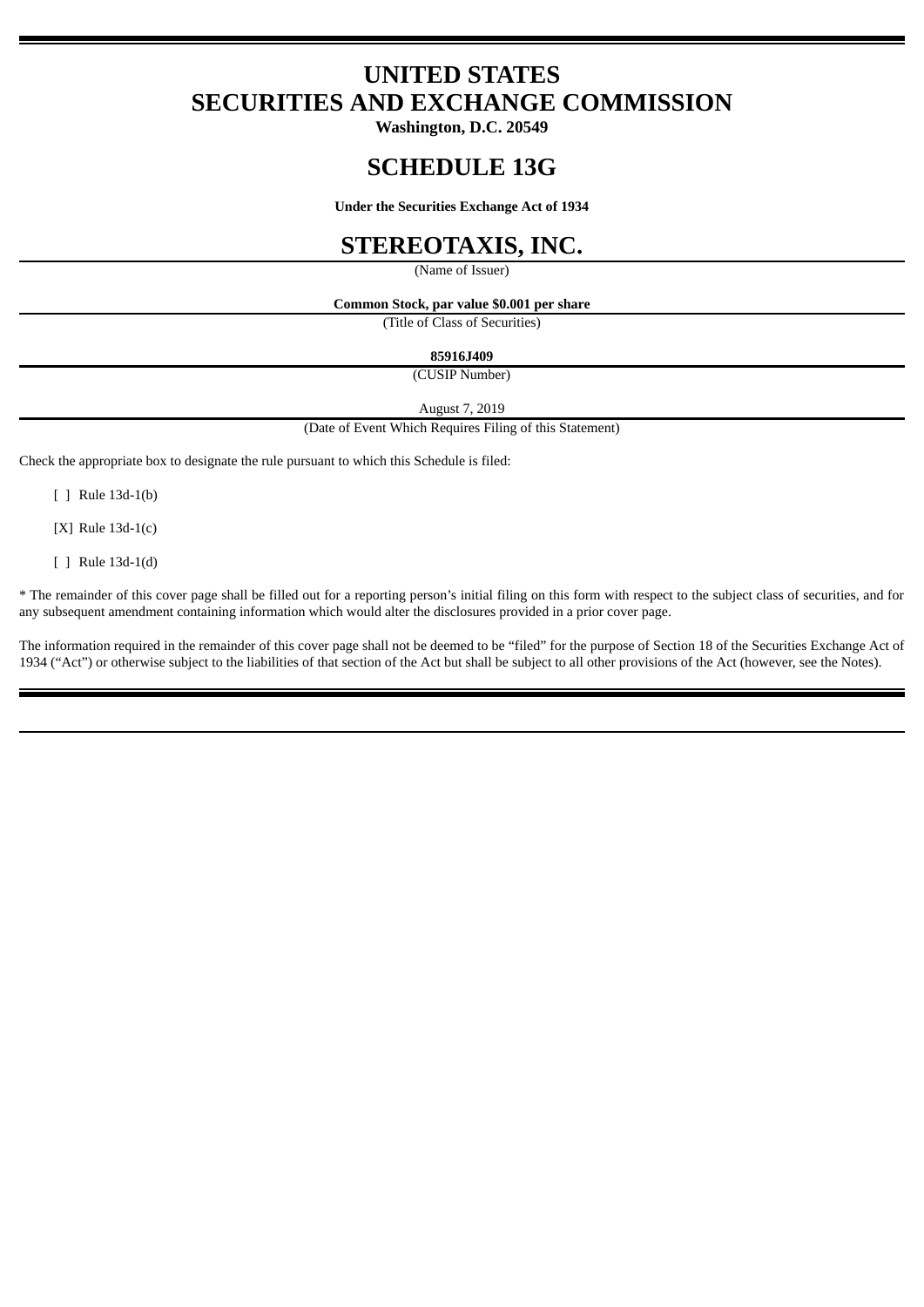|                     | <b>NAMES OF REPORTING PERSONS</b>                                                   |                |                               |  |  |  |  |
|---------------------|-------------------------------------------------------------------------------------|----------------|-------------------------------|--|--|--|--|
|                     |                                                                                     |                | Opaleye Management Inc.       |  |  |  |  |
| $\mathbf{1}$        |                                                                                     |                |                               |  |  |  |  |
|                     | I.R.S. IDENTIFICATION NOS. OF ABOVE PERSONS (ENTITIES ONLY)<br>20-5648796           |                |                               |  |  |  |  |
|                     |                                                                                     |                |                               |  |  |  |  |
|                     | CHECK THE APPROPRIATE BOX IF A MEMBER OF A GROUP (SEE INSTRUCTIONS)                 |                |                               |  |  |  |  |
|                     |                                                                                     |                |                               |  |  |  |  |
| $\overline{2}$      | $(a)$ [ ]<br>$(b)$ []                                                               |                |                               |  |  |  |  |
|                     | <b>SEC USE ONLY</b>                                                                 |                |                               |  |  |  |  |
|                     |                                                                                     |                |                               |  |  |  |  |
| 3                   |                                                                                     |                |                               |  |  |  |  |
|                     | CITIZENSHIP OR PLACE OF ORGANIZATION                                                |                |                               |  |  |  |  |
| 4                   | Massachusetts                                                                       |                |                               |  |  |  |  |
|                     |                                                                                     |                | <b>SOLE VOTING POWER</b>      |  |  |  |  |
|                     |                                                                                     |                |                               |  |  |  |  |
| <b>NUMBER OF</b>    |                                                                                     | 5              | $\mathbf{0}$                  |  |  |  |  |
| <b>SHARES</b>       |                                                                                     |                | <b>SHARED VOTING POWER</b>    |  |  |  |  |
| <b>BENEFICIALLY</b> |                                                                                     | 6              | 4,065,100                     |  |  |  |  |
|                     | <b>OWNED</b><br><b>BY EACH</b>                                                      |                | <b>SOLE DISPOSITIVE POWER</b> |  |  |  |  |
| <b>REPORTING</b>    |                                                                                     |                |                               |  |  |  |  |
| PERSON WITH:        |                                                                                     | $\overline{7}$ | $\theta$                      |  |  |  |  |
|                     |                                                                                     |                | SHARED DISPOSITIVE POWER      |  |  |  |  |
|                     |                                                                                     | 8              | 4,065,100                     |  |  |  |  |
|                     | AGGREGATE AMOUNT BENEFICIALLY OWNED BY EACH REPORTING PERSON                        |                |                               |  |  |  |  |
| 9                   | 4,065,100                                                                           |                |                               |  |  |  |  |
|                     | CHECK IF THE AGGREGATE AMOUNT IN ROW (9) EXCLUDES CERTAIN SHARES (SEE INSTRUCTIONS) |                |                               |  |  |  |  |
|                     |                                                                                     |                |                               |  |  |  |  |
| 10                  | $\lceil$ $\rceil$                                                                   |                |                               |  |  |  |  |
|                     | PERCENT OF CLASS REPRESENTED BY AMOUNT IN ROW (9)                                   |                |                               |  |  |  |  |
| 11                  | $6.16\% *$                                                                          |                |                               |  |  |  |  |
|                     | TYPE OF REPORTING PERSON (SEE INSTRUCTIONS)                                         |                |                               |  |  |  |  |
|                     |                                                                                     |                |                               |  |  |  |  |
| 12                  | CO                                                                                  |                |                               |  |  |  |  |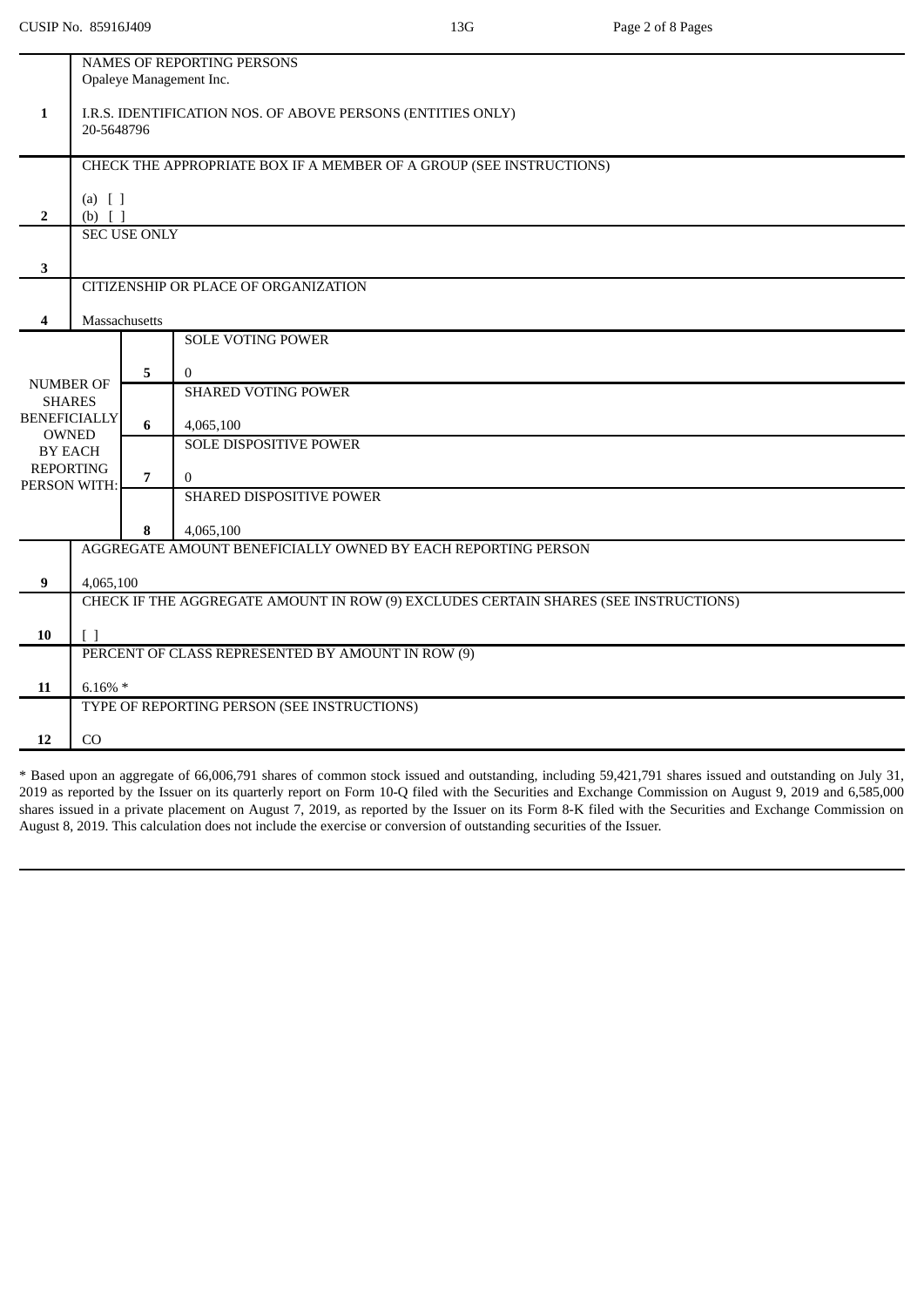|                                                                                     | NAMES OF REPORTING PERSONS                                   |                                                                     |                                                   |  |  |  |  |
|-------------------------------------------------------------------------------------|--------------------------------------------------------------|---------------------------------------------------------------------|---------------------------------------------------|--|--|--|--|
| $\mathbf{1}$                                                                        | I.R.S. IDENTIFICATION NOS. OF ABOVE PERSONS (ENTITIES ONLY)  |                                                                     |                                                   |  |  |  |  |
|                                                                                     | Opaleye, L.P.                                                |                                                                     |                                                   |  |  |  |  |
|                                                                                     |                                                              | CHECK THE APPROPRIATE BOX IF A MEMBER OF A GROUP (SEE INSTRUCTIONS) |                                                   |  |  |  |  |
|                                                                                     |                                                              |                                                                     |                                                   |  |  |  |  |
| $\overline{2}$                                                                      | $(a)$ [ ]<br>$(b)$ [ ]                                       |                                                                     |                                                   |  |  |  |  |
|                                                                                     | <b>SEC USE ONLY</b>                                          |                                                                     |                                                   |  |  |  |  |
| 3                                                                                   |                                                              |                                                                     |                                                   |  |  |  |  |
|                                                                                     | CITIZENSHIP OR PLACE OF ORGANIZATION                         |                                                                     |                                                   |  |  |  |  |
|                                                                                     |                                                              |                                                                     |                                                   |  |  |  |  |
| 4                                                                                   | Delaware                                                     |                                                                     | <b>SOLE VOTING POWER</b>                          |  |  |  |  |
|                                                                                     |                                                              |                                                                     |                                                   |  |  |  |  |
| <b>NUMBER OF</b>                                                                    |                                                              | 5                                                                   | $\bf{0}$                                          |  |  |  |  |
| <b>SHARES</b>                                                                       |                                                              |                                                                     | <b>SHARED VOTING POWER</b>                        |  |  |  |  |
| <b>BENEFICIALLY</b>                                                                 |                                                              | 6                                                                   | 4,065,100                                         |  |  |  |  |
|                                                                                     | <b>OWNED</b><br><b>BY EACH</b>                               |                                                                     | <b>SOLE DISPOSITIVE POWER</b>                     |  |  |  |  |
| <b>REPORTING</b>                                                                    |                                                              | $\overline{7}$                                                      | $\mathbf{0}$                                      |  |  |  |  |
| PERSON WITH:                                                                        |                                                              |                                                                     | SHARED DISPOSITIVE POWER                          |  |  |  |  |
|                                                                                     |                                                              |                                                                     |                                                   |  |  |  |  |
|                                                                                     |                                                              | 8                                                                   | 4,065,100                                         |  |  |  |  |
|                                                                                     | AGGREGATE AMOUNT BENEFICIALLY OWNED BY EACH REPORTING PERSON |                                                                     |                                                   |  |  |  |  |
| $\boldsymbol{9}$                                                                    | 4,065,100                                                    |                                                                     |                                                   |  |  |  |  |
| CHECK IF THE AGGREGATE AMOUNT IN ROW (9) EXCLUDES CERTAIN SHARES (SEE INSTRUCTIONS) |                                                              |                                                                     |                                                   |  |  |  |  |
| 10                                                                                  | $\lceil \rceil$                                              |                                                                     |                                                   |  |  |  |  |
|                                                                                     |                                                              |                                                                     | PERCENT OF CLASS REPRESENTED BY AMOUNT IN ROW (9) |  |  |  |  |
| 11                                                                                  | $6.16\% *$                                                   |                                                                     |                                                   |  |  |  |  |
|                                                                                     |                                                              |                                                                     | TYPE OF REPORTING PERSON (SEE INSTRUCTIONS)       |  |  |  |  |
|                                                                                     |                                                              |                                                                     |                                                   |  |  |  |  |
| 12                                                                                  | PN                                                           |                                                                     |                                                   |  |  |  |  |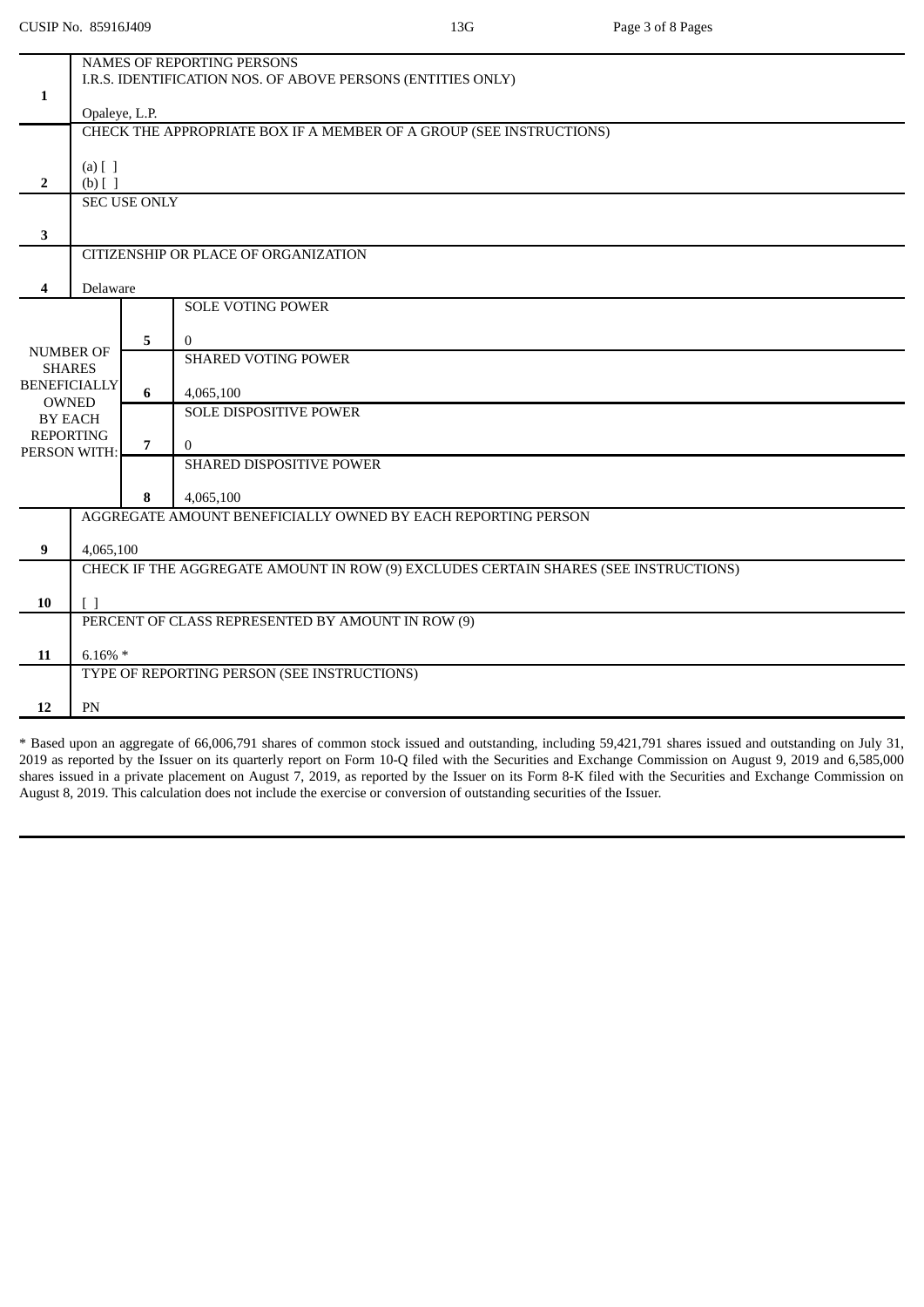|                                                | NAMES OF REPORTING PERSONS                                                          |                                                                                        |                                      |  |  |  |  |
|------------------------------------------------|-------------------------------------------------------------------------------------|----------------------------------------------------------------------------------------|--------------------------------------|--|--|--|--|
|                                                | I.R.S. IDENTIFICATION NOS. OF ABOVE PERSONS (ENTITIES ONLY)                         |                                                                                        |                                      |  |  |  |  |
| 1                                              |                                                                                     |                                                                                        |                                      |  |  |  |  |
|                                                |                                                                                     | James Silverman<br>CHECK THE APPROPRIATE BOX IF A MEMBER OF A GROUP (SEE INSTRUCTIONS) |                                      |  |  |  |  |
|                                                |                                                                                     |                                                                                        |                                      |  |  |  |  |
|                                                | $(a)$ [ ]                                                                           |                                                                                        |                                      |  |  |  |  |
| $\overline{2}$                                 | $(b)$ []                                                                            |                                                                                        |                                      |  |  |  |  |
|                                                | <b>SEC USE ONLY</b>                                                                 |                                                                                        |                                      |  |  |  |  |
| 3                                              |                                                                                     |                                                                                        |                                      |  |  |  |  |
|                                                |                                                                                     |                                                                                        | CITIZENSHIP OR PLACE OF ORGANIZATION |  |  |  |  |
|                                                |                                                                                     |                                                                                        |                                      |  |  |  |  |
| 4                                              | <b>United States</b>                                                                |                                                                                        |                                      |  |  |  |  |
|                                                |                                                                                     |                                                                                        | <b>SOLE VOTING POWER</b>             |  |  |  |  |
|                                                |                                                                                     | 5                                                                                      | $\bf{0}$                             |  |  |  |  |
| <b>NUMBER OF</b>                               |                                                                                     |                                                                                        | <b>SHARED VOTING POWER</b>           |  |  |  |  |
| <b>SHARES</b>                                  |                                                                                     |                                                                                        |                                      |  |  |  |  |
| <b>BENEFICIALLY</b><br><b>OWNED</b><br>BY EACH |                                                                                     | 6                                                                                      | 4,065,100                            |  |  |  |  |
|                                                |                                                                                     |                                                                                        | SOLE DISPOSITIVE POWER               |  |  |  |  |
| <b>REPORTING</b>                               |                                                                                     | $\overline{7}$                                                                         | $\mathbf{0}$                         |  |  |  |  |
| PERSON WITH:                                   |                                                                                     |                                                                                        | SHARED DISPOSITIVE POWER             |  |  |  |  |
|                                                |                                                                                     |                                                                                        |                                      |  |  |  |  |
|                                                |                                                                                     | 8                                                                                      | 4,065,100                            |  |  |  |  |
|                                                | AGGREGATE AMOUNT BENEFICIALLY OWNED BY EACH REPORTING PERSON                        |                                                                                        |                                      |  |  |  |  |
| $\bf{9}$                                       | 4,065,100                                                                           |                                                                                        |                                      |  |  |  |  |
|                                                | CHECK IF THE AGGREGATE AMOUNT IN ROW (9) EXCLUDES CERTAIN SHARES (SEE INSTRUCTIONS) |                                                                                        |                                      |  |  |  |  |
| 10                                             |                                                                                     |                                                                                        |                                      |  |  |  |  |
|                                                | $\lceil \rceil$<br>PERCENT OF CLASS REPRESENTED BY AMOUNT IN ROW (9)                |                                                                                        |                                      |  |  |  |  |
|                                                |                                                                                     |                                                                                        |                                      |  |  |  |  |
| 11                                             | $6.16\% *$                                                                          |                                                                                        |                                      |  |  |  |  |
|                                                | TYPE OF REPORTING PERSON (SEE INSTRUCTIONS)                                         |                                                                                        |                                      |  |  |  |  |
| 12                                             | IN                                                                                  |                                                                                        |                                      |  |  |  |  |
|                                                |                                                                                     |                                                                                        |                                      |  |  |  |  |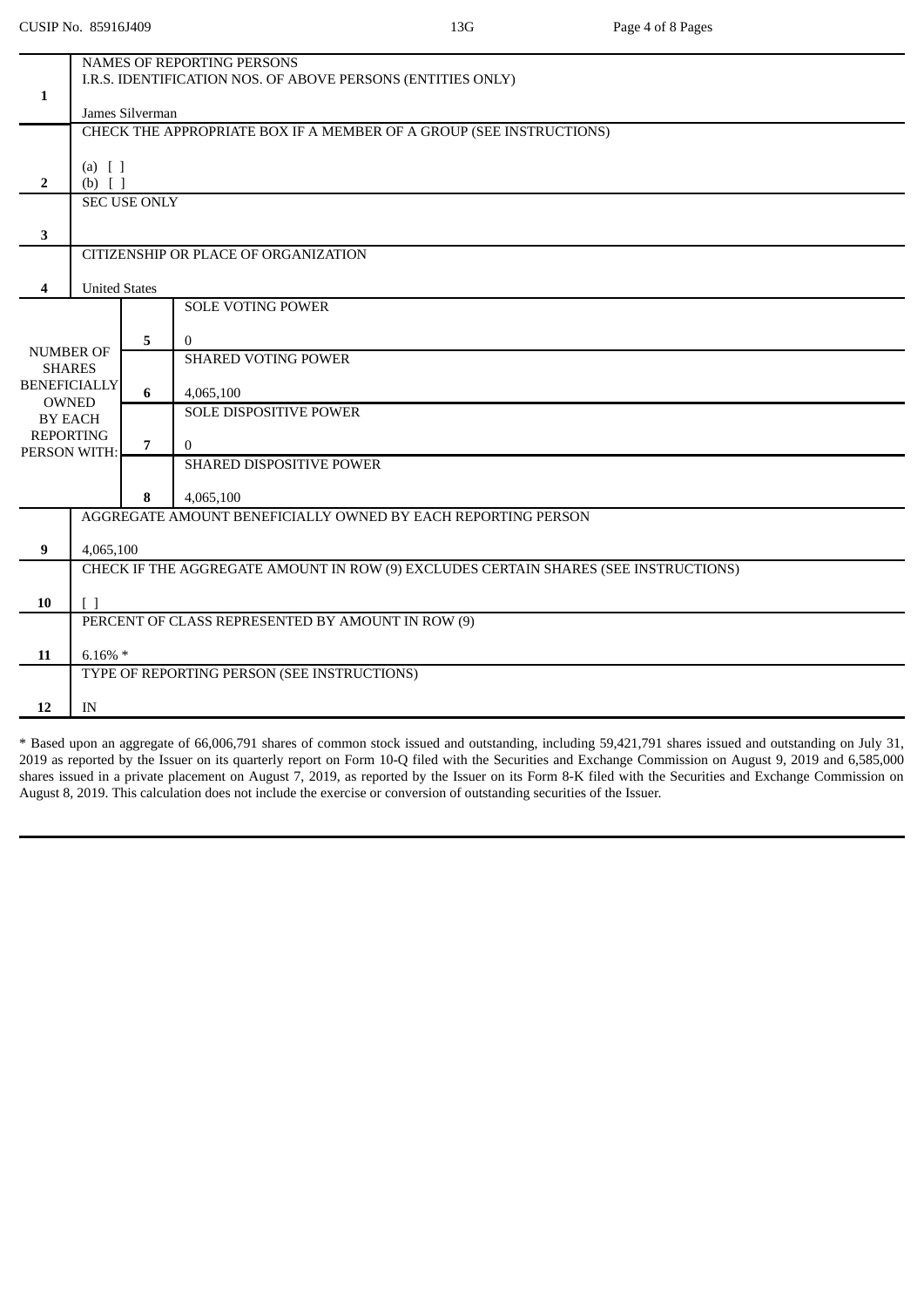#### **Item 1(a). Name of Issuer:**

The name of the issuer is Stereotaxis, Inc. (the "Company").

## **Item 1(b). Address of Issuer's Principal Executive Offices:**

The Company's principal executive offices are located at 4320 Forest Park Avenue, Suite 100, St. Louis, Missouri 63108.

## **Item 2(a). Name of Person Filing.**

This statement is filed by the entities and persons listed below, who are collectively referred to herein as "Reporting Persons" with respect to the shares of common stock of the Company:

#### Opaleye Fund

Opaleye, L.P. (the "Opaleye Fund"), a private fund formed in the state of Delaware.

#### Investment Manager

Opaleye Management Inc. (the "Investment Manager"), with respect to the shares of common stock held by the Opaleye Fund, a private fund to which the Investment Manager serves as investment manager.

#### Reporting Individual

Mr. James Silverman (the "Reporting Individual"), with respect to the shares of common stock held by the Opaleye Fund. Mr. Silverman is the President of the Investment Manager.

### **Item 2(b). Address of Principal Business Office or, if None, Residence.**

One Boston Place, 26<sup>th</sup> Floor Boston, Massachusetts 02108

### **Item 2(c). Citizenship.**

Citizenship is set forth in Row 4 of the cover page for each Reporting Person and is incorporated herein by reference for each such Reporting Person.

## **Item 2(d). Title of Class of Securities.**

Common Stock, \$0.001 par value per share

#### **Item 2(e). CUSIP Number.**

85916J409

**Item 3.** If This Statement is Filed Pursuant to Rule 13d-1(b), or 13d-2(b) or (c), Check Whether the Person Filing is a:

- (a) [ ] Broker or dealer registered under Section 15 of the Exchange Act.
- (b)  $[ ]$  Bank as defined in Section 3(a)(6) of the Exchange Act.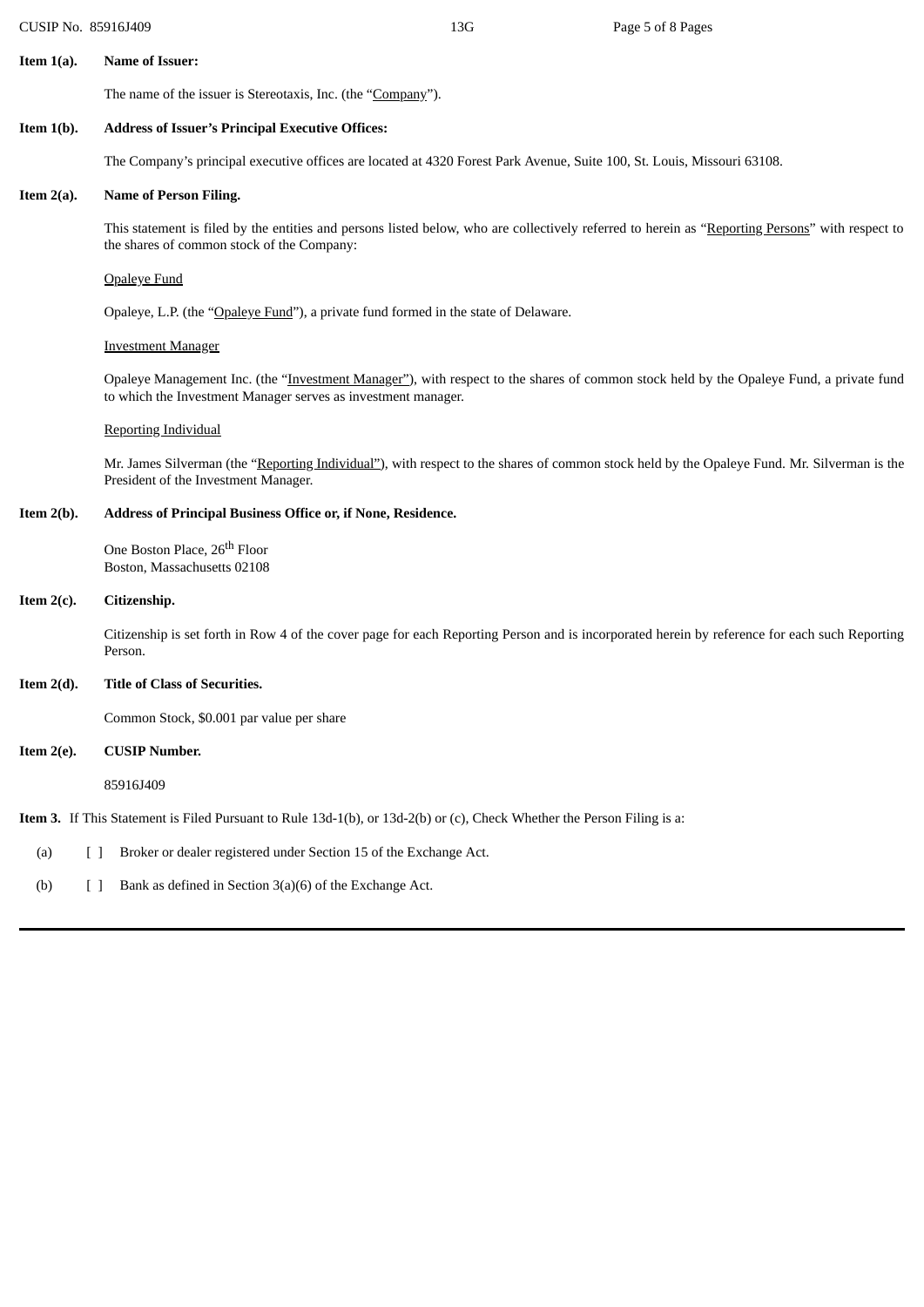- (c)  $\left[ \begin{array}{cc} \end{array} \right]$  Insurance company as defined in Section 3(a)(19) of the Exchange Act.
- (d) [ ] Investment company registered under Section 8 of the Investment Company Act.
- (e)  $\left[ \right]$  An investment adviser in accordance with Rule 13d-1(b)(1)(ii)(E);
- (f) [ ] An employee benefit plan or endowment fund in accordance with Rule 13d-1(b)(1)(ii)(F);
- (g)  $[ ]$  A parent holding company or control person in accordance with Rule 13d-1(b)(1)(ii)(G);
- (h) [ ] A savings association as defined in Section 3(b) of the Federal Deposit Insurance Act;
- (i) [ ] A church plan that is excluded from the definition of an investment company under Section 3(c)(14) of the Investment Company Act;
- (j)  $[ ]$  A non-U.S. institution in accordance with Rule 13d-1(b)(1)(ii)(J);
- (k)  $[ ]$  Group, in accordance with Rule 13d-1(b)(1)(ii)(K).

If filing as a non-U.S. institution in accordance with Rule  $13d-1(b)(1)(ii)(J)$ , please specify the type of institution:

#### **Item 4. Ownership.**

(a) Amount beneficially owned:

Opaleye Management Inc. — 4,065,100 shares of common stock Opaleye, L.P. — 4,065,100 shares of common stock James Silverman — 4,065,100 shares of common stock

(b) Percent of class:

Opaleye Management Inc. — 6.16%\* Opaleye, L.P. — 6.16%\* James Silverman — 6.16%\*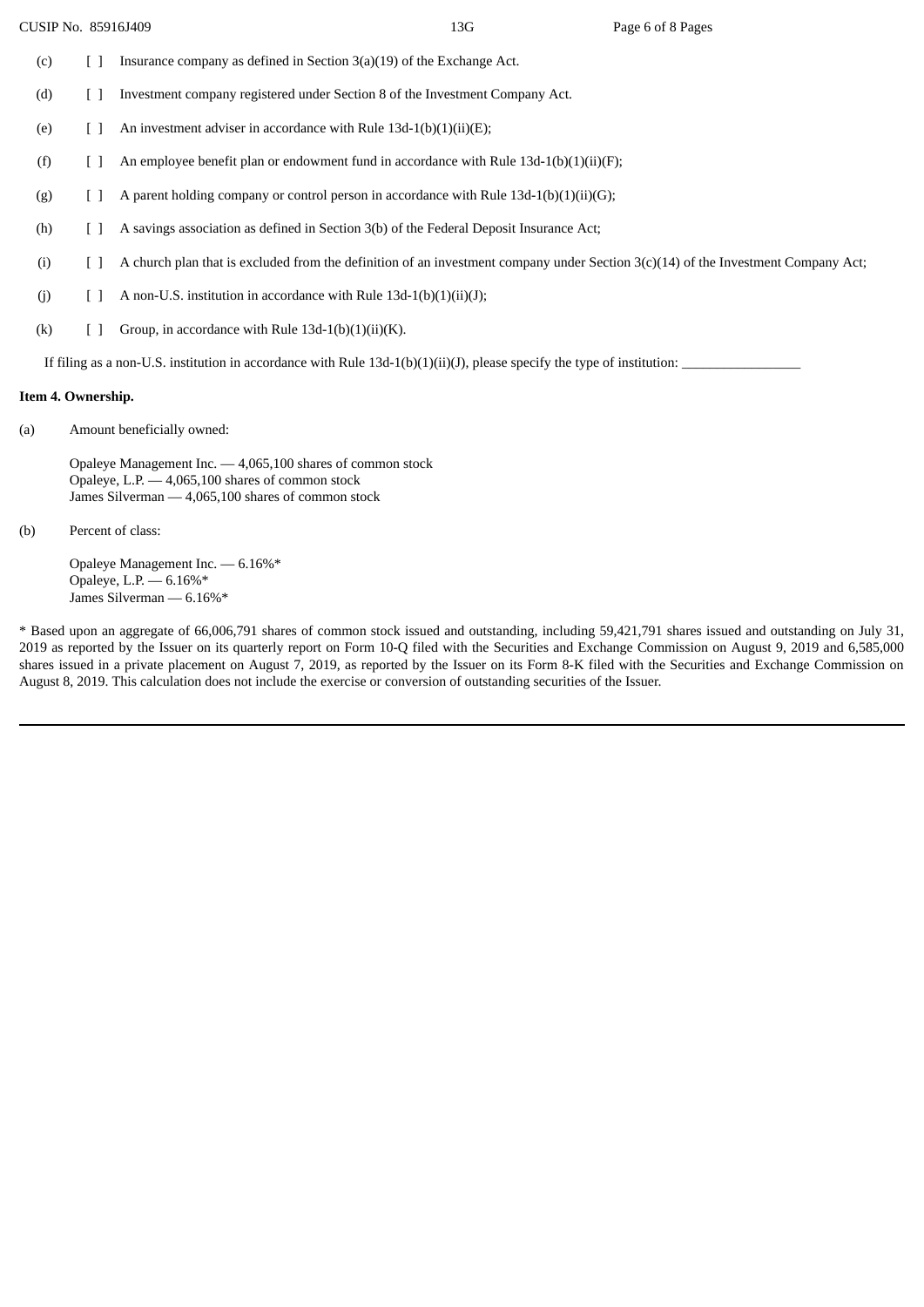- (c) Number of shares as to which the person has:
	- (i) Sole power to vote or to direct the vote:

Opaleye Management Inc. — 0 shares Opaleye, L.P. — 0 shares James Silverman — 0 shares

(ii) Shared power to vote or to direct the vote:

Opaleye Management Inc. — 4,065,100 shares of common stock Opaleye, L.P. — 4,065,100 shares of common stock James Silverman — 4,065,100 shares of common stock

(iii) Sole power to dispose or to direct the disposition of:

Opaleye Management Inc. — 0 shares Opaleye, L.P. — 0 shares James Silverman — 0 shares

(iv) Shared power to dispose or to direct the disposition of:

Opaleye Management Inc. — 4,065,100 shares of common stock Opaleye, L.P. — 4,065,100 shares of common stock James Silverman — 4,065,100 shares of common stock

## **Item 5. Ownership of Five Percent or Less of a Class.**

If this statement is being filed to report the fact that as of the date hereof the Reporting Persons have ceased to be the beneficial owners of more than five percent of the class of securities, check the following [ ].

## **Item 6. Ownership of More than Five Percent on Behalf of Another Person.**

Not applicable.

Item 7. Identification and Classification of the Subsidiary Which Acquired the Security Being Reported by the Parent Holding Company or Control **Person.**

Not applicable.

## **Item 8. Identification and Classification of Members of the Group.**

Not applicable.

#### **Item 9. Notice of Dissolution of Group.**

Not applicable.

#### **Item 10. Certification.**

By signing below I certify that, to the best of my knowledge and belief, the securities referred to above were not acquired and are not held for the purpose of or with the effect of changing or influencing the control of the issuer of the securities and were not acquired and are not held in connection with or as a participant in any transaction having that purpose or effect.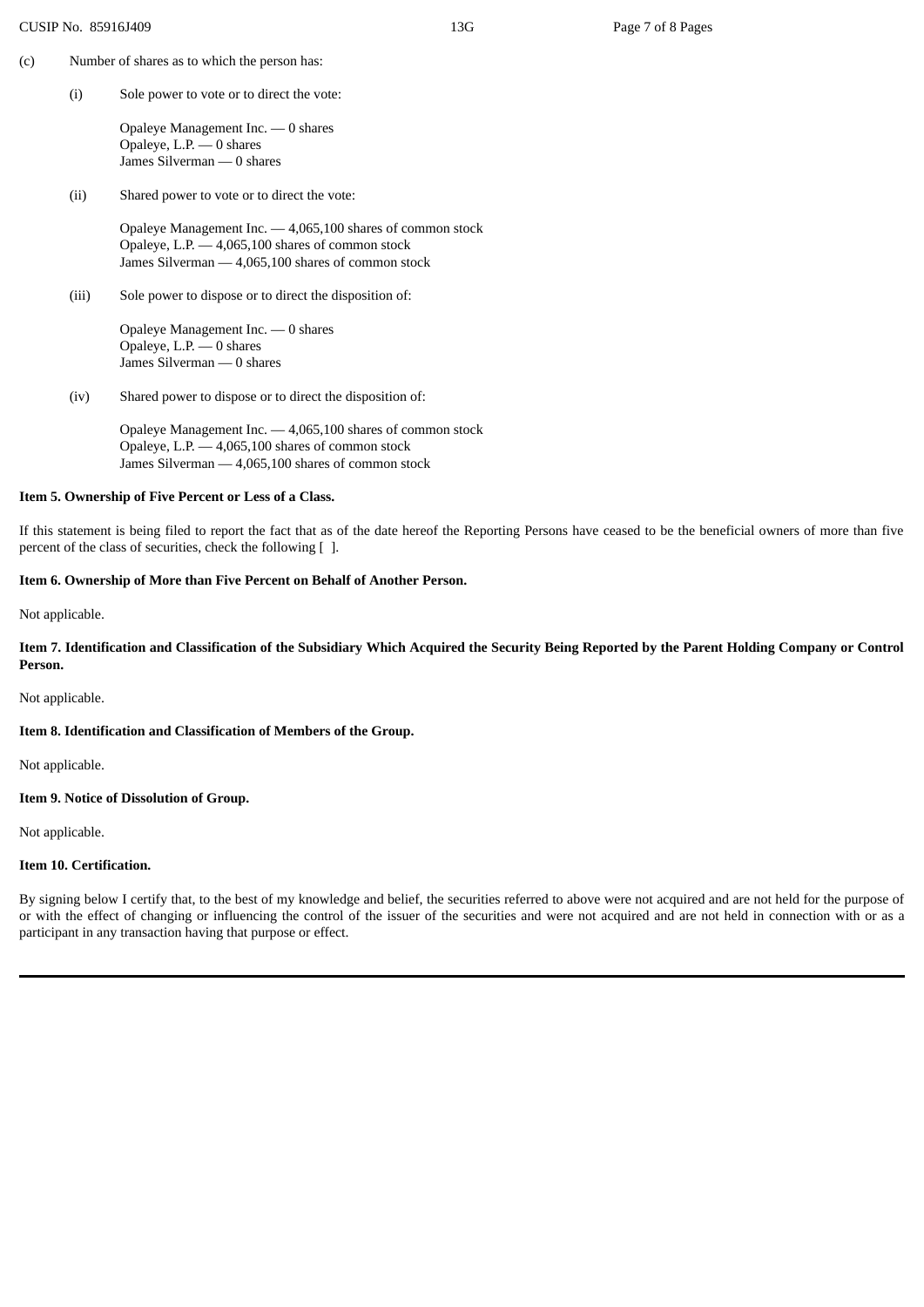## **SIGNATURE**

After reasonable inquiry and to the best of my knowledge and belief, I certify that the information set forth in this statement is true, complete and correct.

| By:<br>Date: August 16, 2019 | /s/ James Silverman                          |  |
|------------------------------|----------------------------------------------|--|
|                              | James Silverman                              |  |
|                              | Opaleye, L.P.                                |  |
| Date: August 16, 2019<br>By: | /s/ James Silverman                          |  |
|                              | Name: James Silverman                        |  |
| Title:                       | <b>Managing Member of Opaleye</b>            |  |
|                              | GP LLC, the General Partner of Opaleye, L.P. |  |
|                              | Opaleye Management Inc.                      |  |
| Date: August 16, 2019<br>By: | /s/ James Silverman                          |  |
|                              | Name: James Silverman                        |  |
| Title:                       | President                                    |  |
|                              |                                              |  |